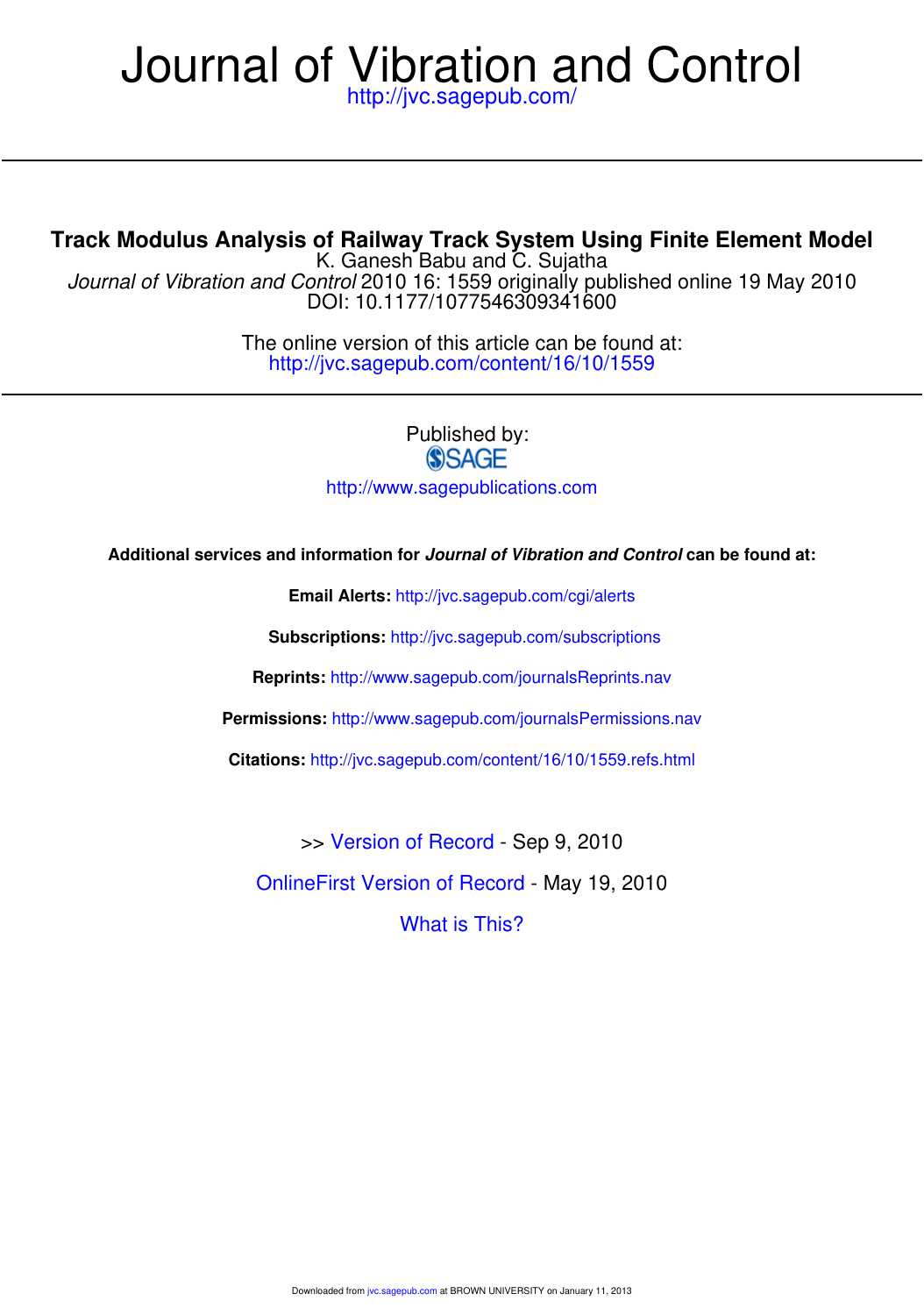# **Track Modulus Analysis of Railway Track System Using Finite Element Model**

K. GANESH BABU

C. SUJATHA

*Department of Mechanical Engineering, Indian Institute of Technology Madras, Chennai-600036, India (sujatha@iitm.ac.in)*

(Received 2 January 2008; accepted 2 June 2009)

*Abstract*: With the development of ever faster trains, the problem of excessive ground vibrations has increased. Dealing with ground vibration from surface and underground trains is a challenging issue for the railway industry. In the present work, the analysis of a typical Indian railway track system has been done with special emphasis on "track modulus" for Prestressed Concrete (PSC) sleepers and Wooden (WOOD) sleepers. The track consists of two rails of standard length, rail pads and sleepers with constant sleeper spacing, ballast and subgrade covering the length of the rails as per the Indian Railways standards. Finite Element models have been developed for computer simulation of the dynamic behaviour of the railway track system for 52PSC, 60PSC, 52WOOD and 60WOOD track. In this model, subgrade, ballast and rail pad parameters have been considered for parametric analysis of the track modulus. Finally the track system is excited harmonically over a range of frequencies to predict the dynamic variation in the track modulus.

*Key words*: Rail pad, sub-grade, track modulus, track stiffness.

# **1. INTRODUCTION**

The problem of ground vibration due to a moving train on a track system is important for trains with heavier axles and for faster train service. Sheng et al. (2006) have reported that the frequencies of ground vibration cover a range from about 2 to 200 Hz. Many researchers have modeled the rail as a Beam (with mass and stiffness) On Elastic Foundation (BOEF), with the ballast being represented by a linear spring (Geena, 1998). In many situations, in the track model the rail is described as an infinitely long beam discretely supported at rail/sleeper junctions by a series of springs, dampers and masses representing a Discretely Supported Model (DSM) (Zhai and Cai, 1997). In dynamic analysis of vehicle-track-soil interaction models at sufficiently high frequencies, the simplest model of a rigid wheelset mass gives reasonable results (Auersch, 2005). In rail transit systems, the abrupt change in track stiffness (support) from the track configuration of ballasted track to nonballasted track is often associated with accelerated rates of change of track geometry and component degradation, resulting in high maintenance cost and poor ride quality (Jenks, 2006). Norman et al. (2004) pioneered mea-

*Journal of Vibration and Control,* **16(10):** 1559–1574, 2010 DOI: 10.1177/1077546309341600 - 2010 SAGE Publications Los Angeles, London, New Delhi, Singapore Figures 1–23 appear in color online: http://jvc.sagepub.com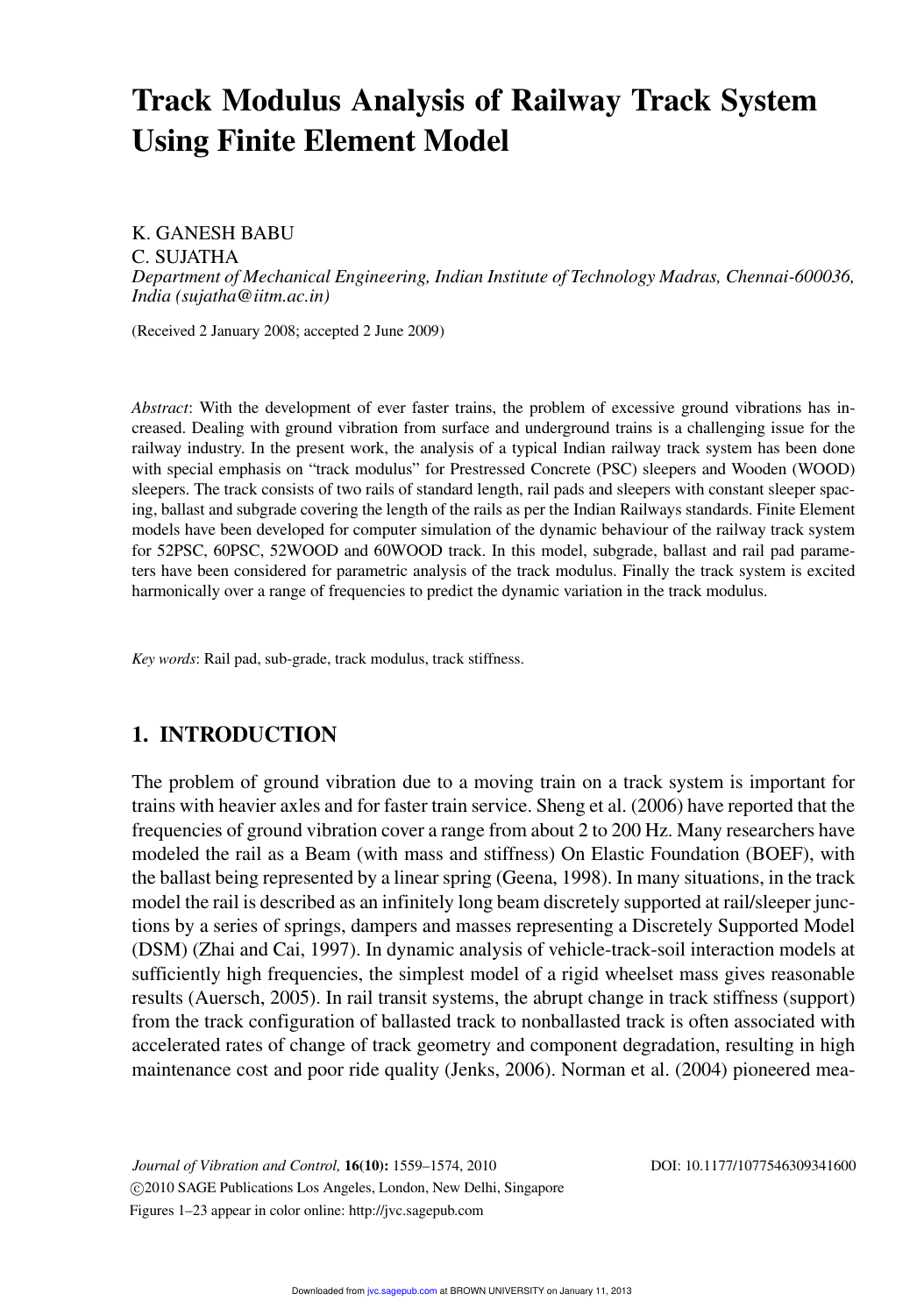surement of track modulus from a moving vehicle. Since there was no stationary reference, a laser based vision system was used to measure the relative displacement between the track and wheel/rail contact point.

Track integrity is strongly related to the vertical track modulus, which is the relation between the rail deflection and the vertical load applied on the rail. Both low and high values of track modulus will increase the dynamic loading on the track internally, reducing structural integrity and increasing maintenance requirements (Lu et al., 2007). The track stiffness is defined as the ratio of applied wheel load to the rail deflection. Jenks (2006) defined the track modulus as the supporting force per unit length of rail per unit deflection. Agarwal (2007) has reported that the track modulus, like modulus of elasticity, is an index of the resistance to deformation. In the present study, the analysis of various track systems is done. These analyses focus on computation of track modulus. Computation of dynamic track modulus from harmonic loading of the track at different frequencies has also been attempted. Such work has not been reported in the literature.

# **2. TRACK SYSTEMS ANALYZED**

The static and dynamic analysis of a typical track system of Indian Railways has been done using a finite element model to estimate "track modulus". The layout of the railway track is shown in Figure 1. The track consists of two rails of standard length, sleepers with a constant sleeper spacing of 0.65 m and subgrade and ballast covering the standard length of the rails as per the Indian Railways standards. In this work four types of track systems as per broad gauge specification of Indian Railways have been analyzed. The track specifications are laid down by Research Design and Standards Organisation (RDSO), Lucknow, India. The four types of tracks are:

- (i) 52PSC track
- (ii) 60PSC track
- (iii) 52WOOD track
- (iv) 60WOOD track

The 52PSC and 60PSC track systems consist of an 'I' rail cross – section with masses of 52 and 60 kg respectively per meter length of the rail. The rails in these tracks are supported by prestressed concrete sleepers. The track (rail and sleeper) super structure is covered with ballast, which in turn rests on the subgrade (soil). All geometrical and material parameters are from RDSO and Indian Standards (IS) specifications. The 52WOOD and 60WOOD tracks are similar to the PSC tracks described above, the only difference being that here rails are supported by wooden sleepers as against prestressed concrete sleepers.

# **3. FINITE ELEMENT MODELING OF TRACK SYSTEM**

For the present analysis, a 1.95 m length of rail section with other components like rail pads, sleepers, ballast and subgrade has been considered. Rail of length 1.95 m has been chosen since the center to center distance between the two wheelsets in one bogie is 2.896 m; this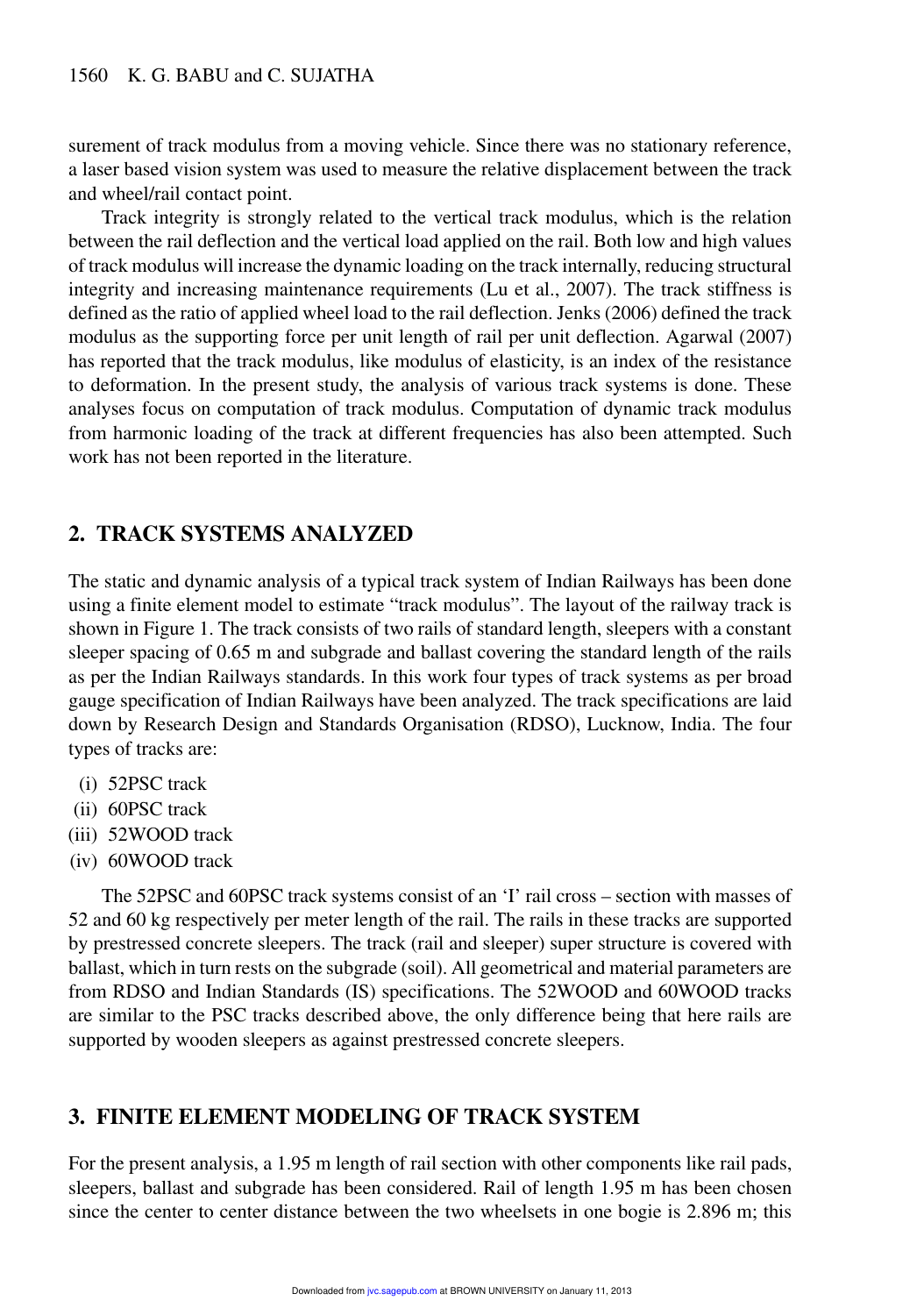



| System component |             | Element type        |  |
|------------------|-------------|---------------------|--|
| Rails            |             | SOLID <sub>92</sub> |  |
| <b>Sleepers</b>  | PSC.        | SOLID <sub>65</sub> |  |
|                  | <b>WOOD</b> | SOLID <sub>92</sub> |  |
| Rail pads        |             | SOLID <sub>92</sub> |  |
| <b>Ballast</b>   |             | SOLID <sub>45</sub> |  |
| Subgrade         |             | SOLID <sub>95</sub> |  |

Table 1. Element type used for each system component.

length has been considered to accommodate one axle load; periodic boundary condition is applied at the ends of the track, providing an assumption of periodicity of that axle load. This mimics the periodic boundary condition provided by the single-axled track testing vehicle used for measurement of track modulus in the field. The measurement of track modulus from the railway track is done just below the point where one axle load is applied and it is a localized effect. The proposed model takes advantage of the spatial periodicity of the track-soil system. In this manner, one can reduce the analysis for the overall system to a problem posed on a generic cell. For this length, there are three sleepers with sleeper spacing of 0.650 m. This can accommodate a load corresponding to one axle. Subgrade of depth 2 m is considered for the analysis. The distance between the rails is 1.676 m (Broad gauge track section).

The track model used in this study consists of three dimensional fully integrated solid elements generated using the finite element package ANSYS 8.1. Each node has three translational degrees of freedom, i.e., bounce (vertical), lateral and longitudinal degrees of freedom. Table 1 shows the type of elements used for modeling individual system components.

In this study, periodic boundary conditions are imposed on both sides of the track system, especially on subgrade, ballast and rails since the structure is spatially periodic. Making the meshes at the two boundaries identical, matching the nodes on both sides of the boundary and coupling the vertical displacements of the boundary nodes on both sides imposes the periodic boundary condition (Mukhopadhyay, 2000). Fixed boundary condition is imposed at the bottom of the subgrade. Figure 2 shows the PSC track model with the black lines indicating the locations where periodic boundary conditions have been imposed.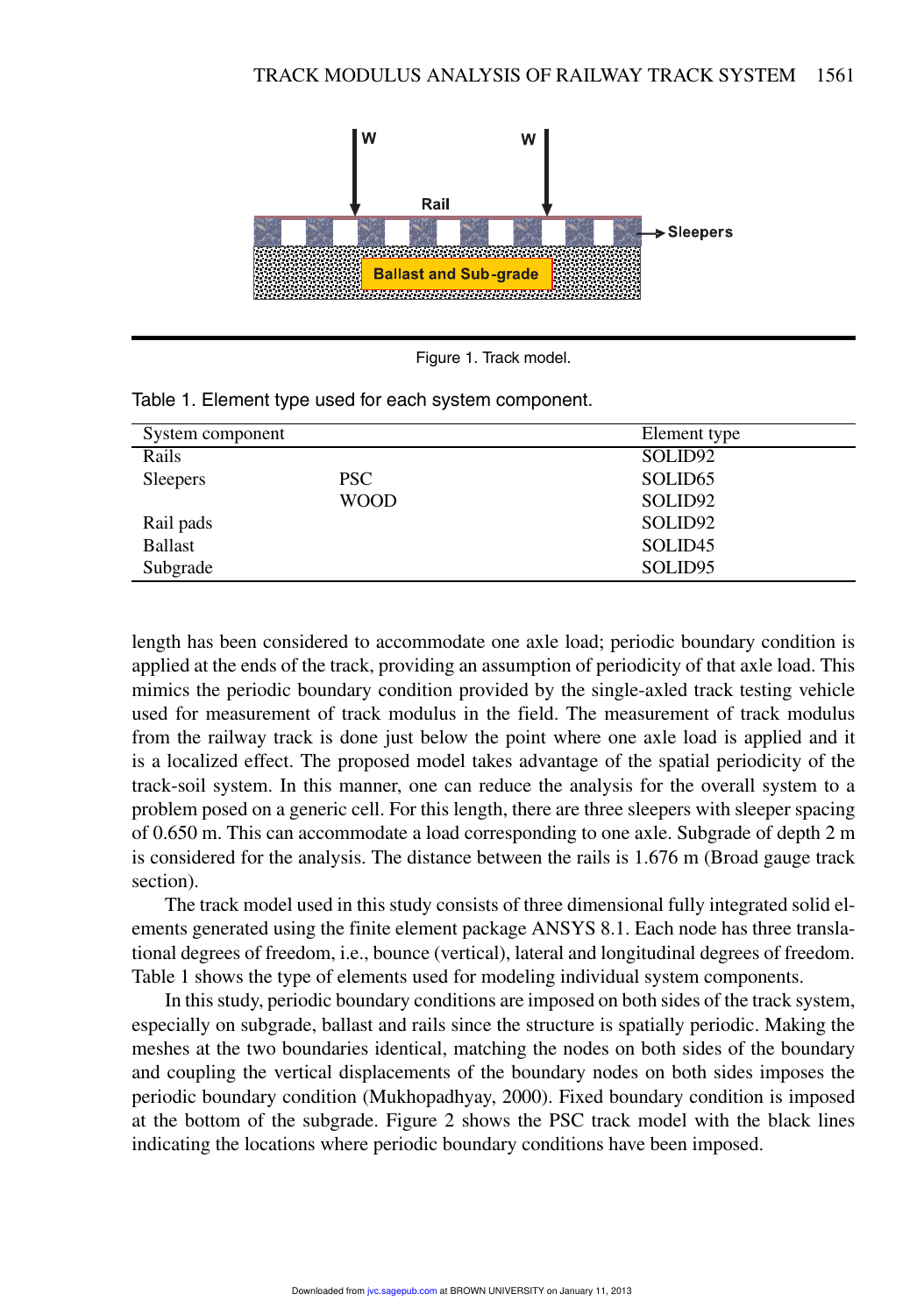

Figure 2. PSC sleeper track system with boundary conditions.

Table 2. Geometrical data for the track system components.

| Cross section dimensions of the PSC sleeper    | $0.24 \text{ m} \times 0.24 \text{ m} \times 0.15 \text{ m}$  |  |  |
|------------------------------------------------|---------------------------------------------------------------|--|--|
| Cross section dimensions of the wooden sleeper | $0.25 \text{ m} \times 0.13 \text{ m}$                        |  |  |
| Length of the PSC sleeper                      | $2.74 \text{ m}$                                              |  |  |
| Length of the wooden sleeper                   | $2.75 \text{ m}$                                              |  |  |
| Dimensions of the rail pads                    |                                                               |  |  |
| 52PSC track model                              | $0.15 \text{ m} \times 0.136 \text{ m} \times 0.01 \text{ m}$ |  |  |
| 60PSC track model                              | $0.15 \text{ m} \times 0.150 \text{ m} \times 0.01 \text{ m}$ |  |  |

Table 3. Discretization details for the different track models.

| Track model | Number of elements | Number of nodes |  |
|-------------|--------------------|-----------------|--|
| 52PSC       | 2590               | 5224            |  |
| 60PSC       | 2657               | 5277            |  |
| 52WOOD      | 1858               | 3776            |  |
| 60WOOD      | 1891               | 3827            |  |

# *3.1. Modeling of PSC and Wooden Sleeper Track Systems*

The details regarding the geometry of the system components which are considered for modeling the different track systems are shown in Table 2. Table 3 shows the details of discretization for each type of track system. The material properties for different components of the track system, some of which have been reported in reference (Kumaran, 2002) are listed in the Appendix. Figures 3 and 4 show the finite element models of the tracks with Prestressed Concrete Sleepers and Wooden sleepers respectively.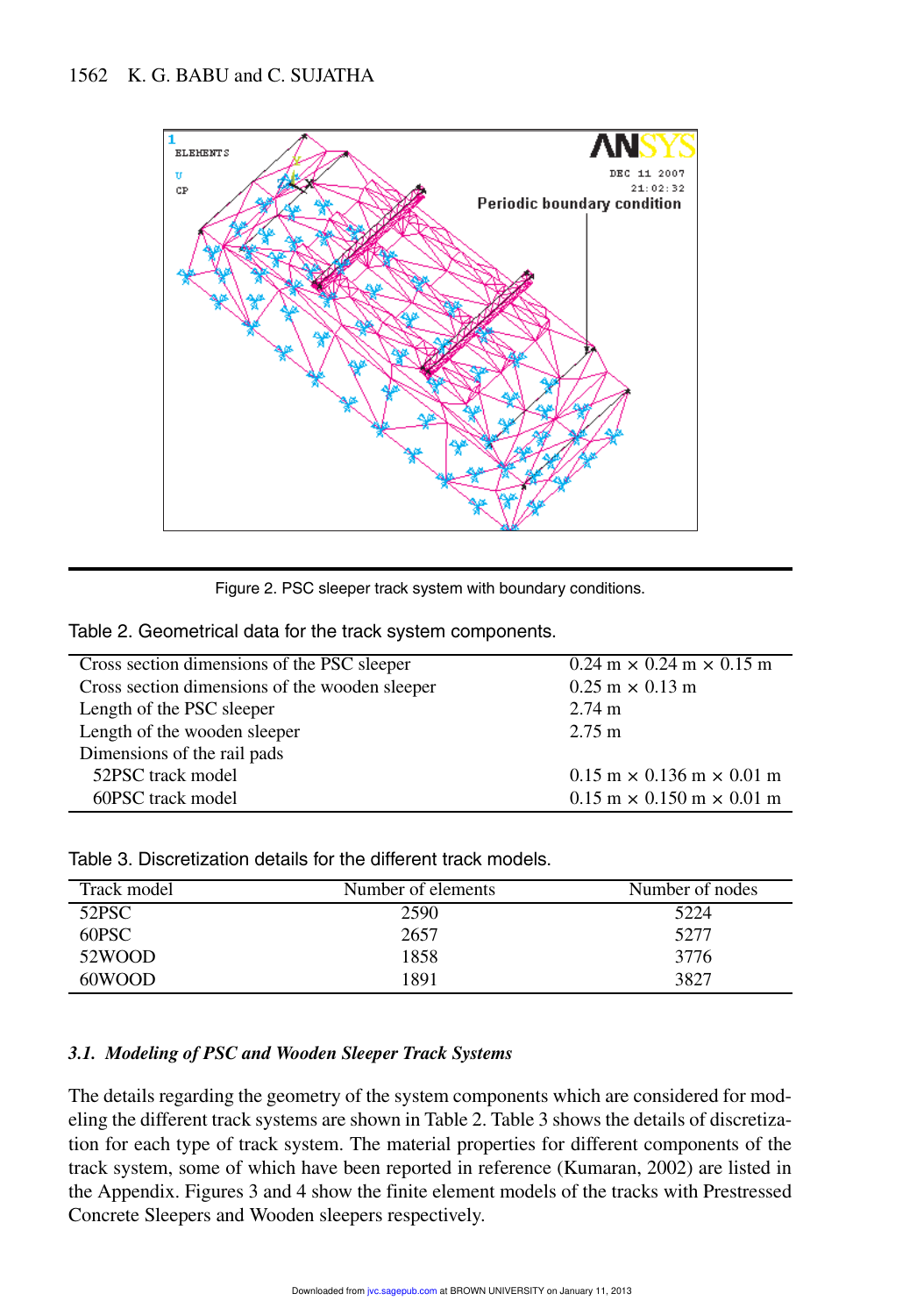

Figure 3. 52 and 60PSC track model.





# *3.2. Assumptions Made in Modeling*

The analysis of the track system is based on the following assumptions:

- (a) The material properties of individual components of the track system like subgrade, ballast and rail pad are homogeneous and isotropic.
- (b) The effect of sleeper/rail joint fasteners is not included for analysis. Compared to static axle load or dynamic wheel load and the resulting displacements, the load and displacement due to stiffness of the fasteners is much lower. The track modulus which is measured at the point where the load is applied may not be affected by this small load/displacement value.
- (c) All the geometric data and material properties are as per standards of the Research Design and Standards Organisation (RDSO) and IS specifications.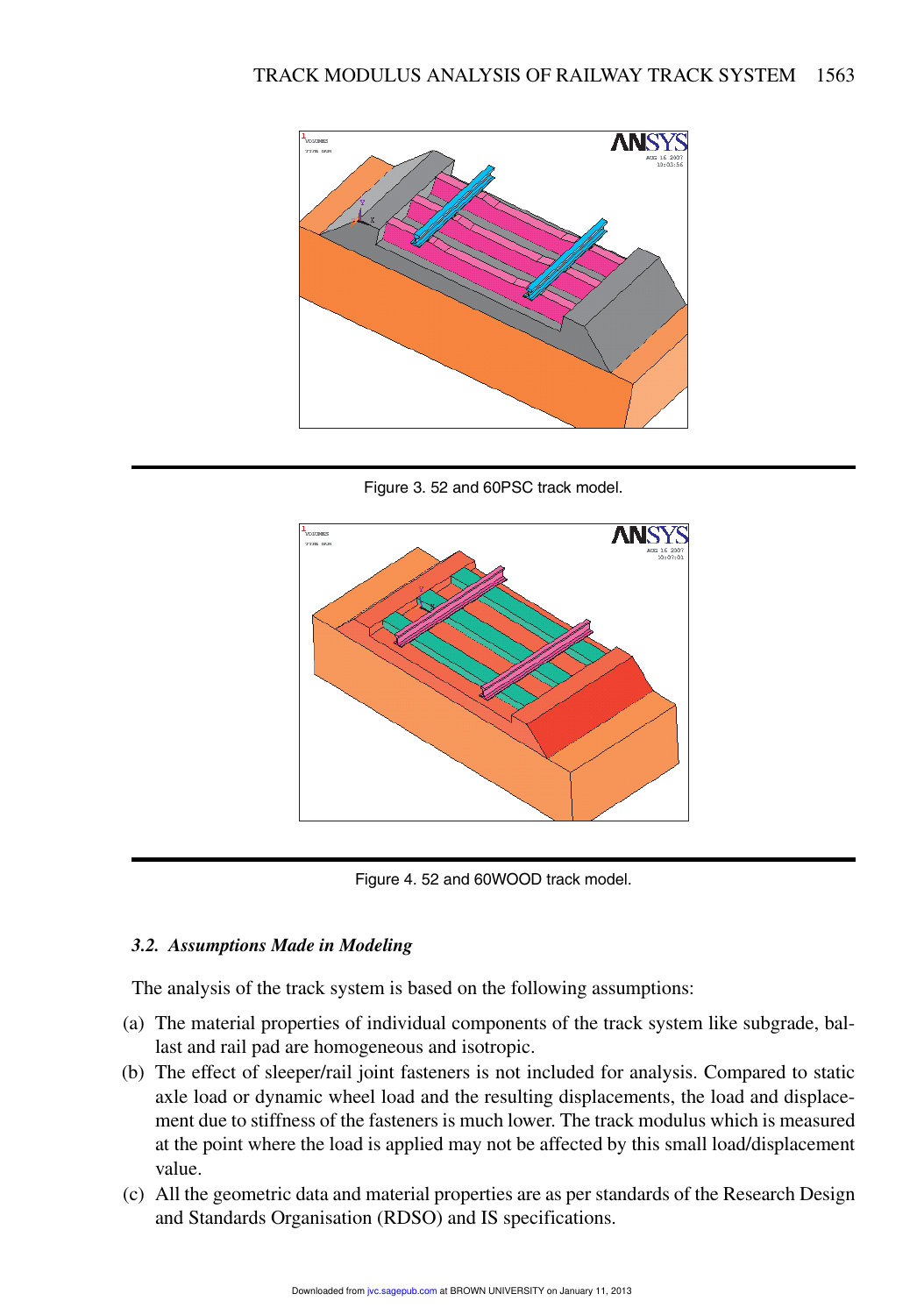

Figure 5. PSC sleeper track system with loading.

- (d) The effect of the thrust by the side folder of the ballast on the sleepers has not been considered.
- (e) The analysis has been carried out for vehicle gross load condition as per IR specifications.

# **4. COMPUTATION OF TRACK MODULUS**

The track stiffness k has been calculated as

$$
k = \frac{W}{y} \tag{1}
$$

where  $W =$  load applied on the rails and  $y =$  displacement of the rail at the loading point.

The track modulus U is defined as

$$
U = \left(\frac{1}{64EI}\right)^{\frac{1}{3}} \left(\frac{W}{y}\right)^{\frac{4}{3}}
$$
 (2)

where  $E =$  modulus of elasticity of the rail and  $I =$  moment of inertia of the rail.

The track moduli have been computed using MATLAB 7.0. Corresponding to a constant (gross) axle load of 25 tonnes, a load of 6.25 tonnes is applied at four nodes on the top surface of the rails as shown in Figure 5 for the computation of track modulus. Subsequently, all the four track systems have been excited harmonically (with the dynamic loads being given at the same excitation locations as for the static analysis) over the range of frequencies 0 to 60 Hz to predict the displacement and acceleration at the loading points. A peak sinusoidal (gross) axle load of 40 tonnes (being around 1.5 times the static load) has been applied at the rails for dynamic analysis. The loads are applied at the nodal level, by assuming that there is a line contact between the rail and wheel.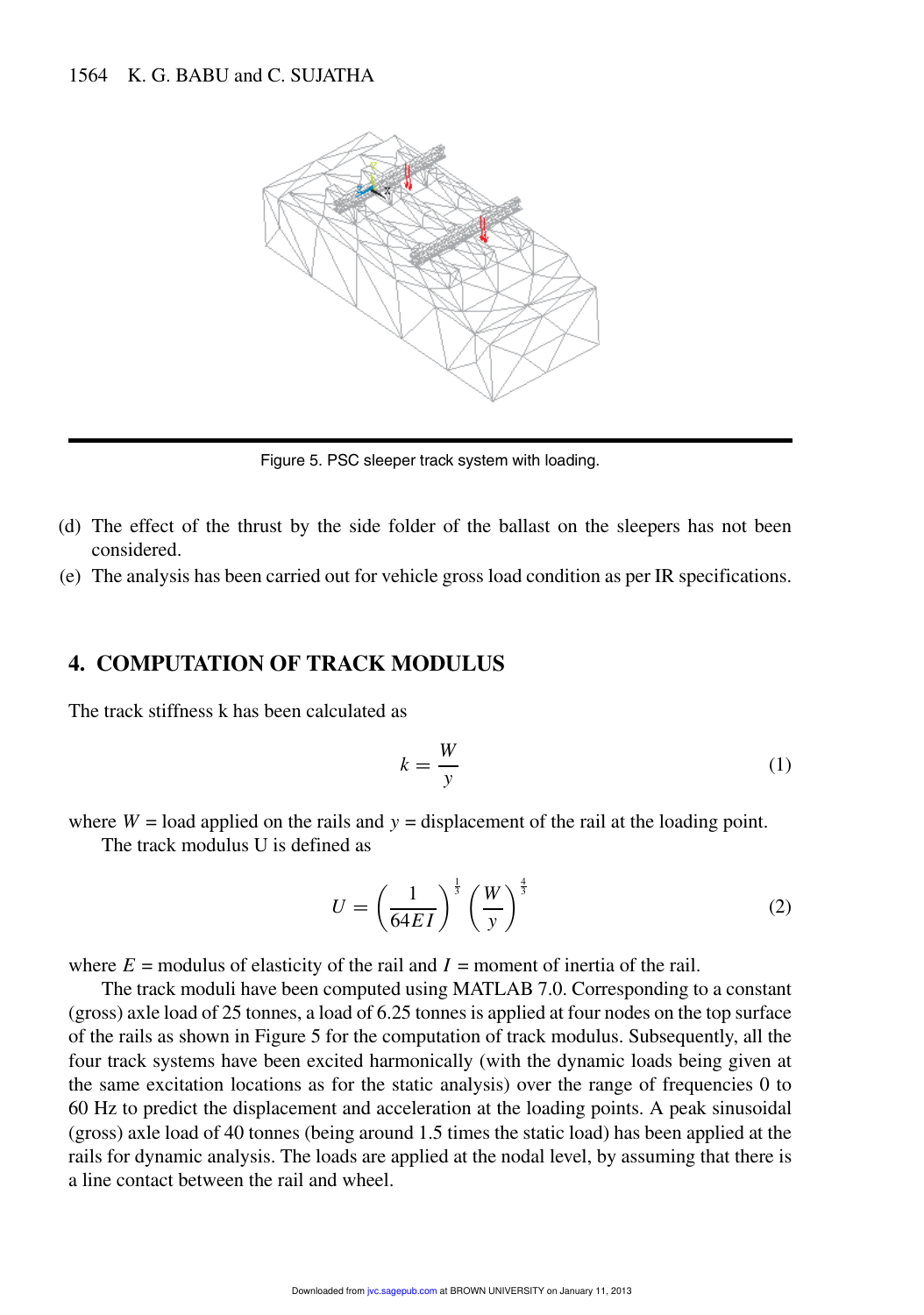| Type of soil              | Modulus of elasticity (Es) (MPa) | Notation used in plots |  |  |  |  |
|---------------------------|----------------------------------|------------------------|--|--|--|--|
| Sandy soil                |                                  |                        |  |  |  |  |
| Dense sand and gravel     | 108 to 215                       | Hs                     |  |  |  |  |
| Dense sand                | 27 to 108                        | Ms                     |  |  |  |  |
| Loose sand                | 11 to 27                         | Ls                     |  |  |  |  |
| Clayey soil               |                                  |                        |  |  |  |  |
| Stiff clay and silty clay | 54 to 108                        | Hc                     |  |  |  |  |
| Medium clay               | 22 to 54                         | Mc                     |  |  |  |  |
| Soft clay                 | 5 to 22                          | Lc                     |  |  |  |  |

Table 4. Details of the different soil types.

### **5. RESULTS AND DISCUSSION**

#### *5.1. Track Modulus-parametric Study*

Track modulus has been computed for the four different track systems by applying a vertical static load of 25 tonnes. A parametric study considering Young's modulus for different soil conditions such as (i) dense sand and gravel, (ii) dense sand, (iii) loose sand (iv) stiff clay and silty sand, (v) medium clay and (vi) soft clay has been done. Table 4 shows the various types of soil, their moduli of elasticity and the notations used in Figures 6 and 7 to indicate them. The study has also been extended to include Young's modulus of the ballast and rail pad. For this study, material properties of the track components, except the parameter being varied, have been assumed to be in the middle of the range specified in the Appendix.

Figure 6 shows the variation in displacement at one of the points of excitation due to variation in Young's modulus for the different soil conditions mentioned above for 52 and 60PSC tracks and Figure 7 shows the same for 52 and 60WOOD tracks. There is a difference between the displacements of the 52PSC and 60PSC track models for the high stiffness (Hs) subgrade; however no such difference is observed for the 52WOOD and 60WOOD tracks. Figure 8 shows the displacement due to variation in Young's modulus of the ballast for the PSC and wooden track models. From this figure it may be inferred that the displacements of the 52PSC and 60PSC track models are well separated for the entire range of ballast modulus values. In the case of WOOD track however, there is only a marginal difference in displacements between 52WOOD and 60WOOD track especially for low ballast modulus values. Figure 9 shows the displacement due to variation in Young's modulus of the rail pads for the PSC track models.

Figure 10 shows the variation in track modulus due to variation in Young's modulus for the different soil conditions mentioned above for 52 and 60PSC tracks and 52 and 60WOOD tracks. Figure 11 shows the change in track modulus due to variation in Young's modulus of the ballast and rail pads for the PSC track. Figure 12 depicts the change in track modulus due to variation in Young's modulus of the ballast for WOOD track.

In the case of subgrade with low stiffness (shown as Ls and Lc in Figures 6 and 7), track superstructure (sleeper and rail) behaves like a rigid body as seen from the displacements plotted in Figure 13. Here the black lines represent the undeflected shapes and the red lines the deflected shapes.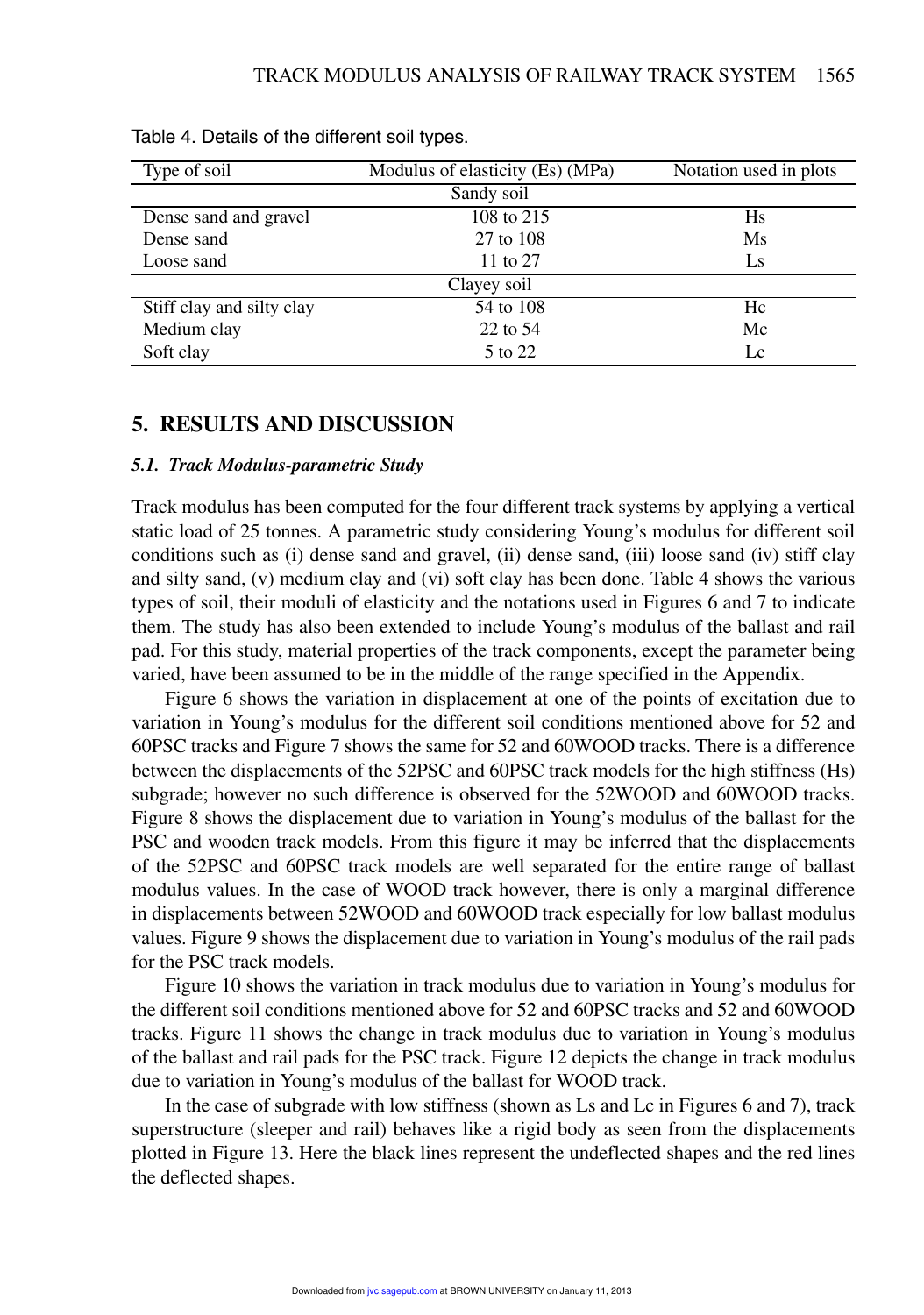

Figure 6. Displacement plots for PSC track model: sandy soil (left) and clayey soil (right).







Figure 8. Displacement plots for both track models due to variation in ballast modulus: PSC (left) and WOOD (right).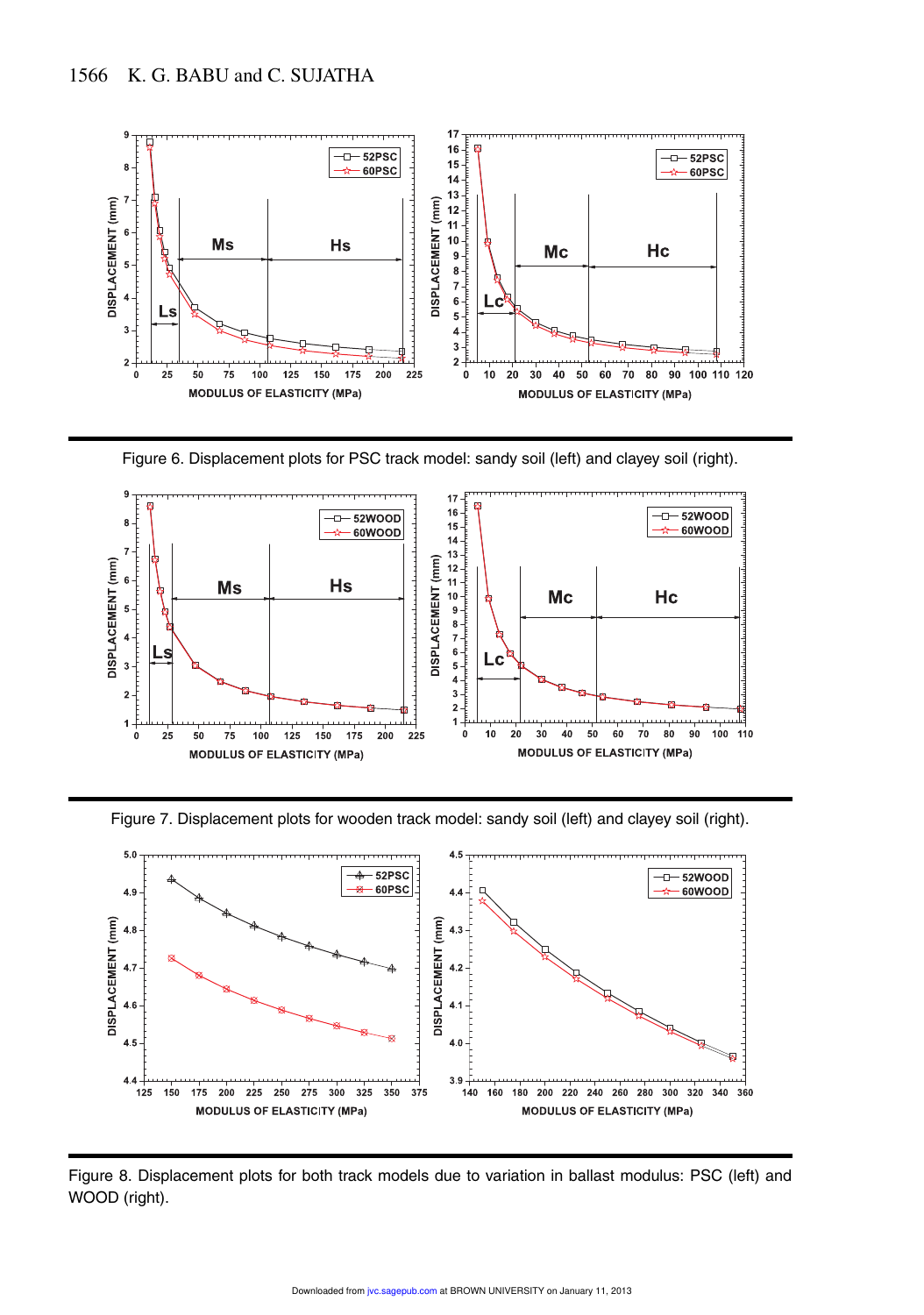

Figure 9. Displacement plots for both track models due to variation in rail pad modulus.



Figure 10. Track moduli due to variation in soil modulus: PSC track with sandy soil (top-left) and clayey soil (top-right); WOOD track with sandy soil (bottom-left) and clayey soil (bottom-right).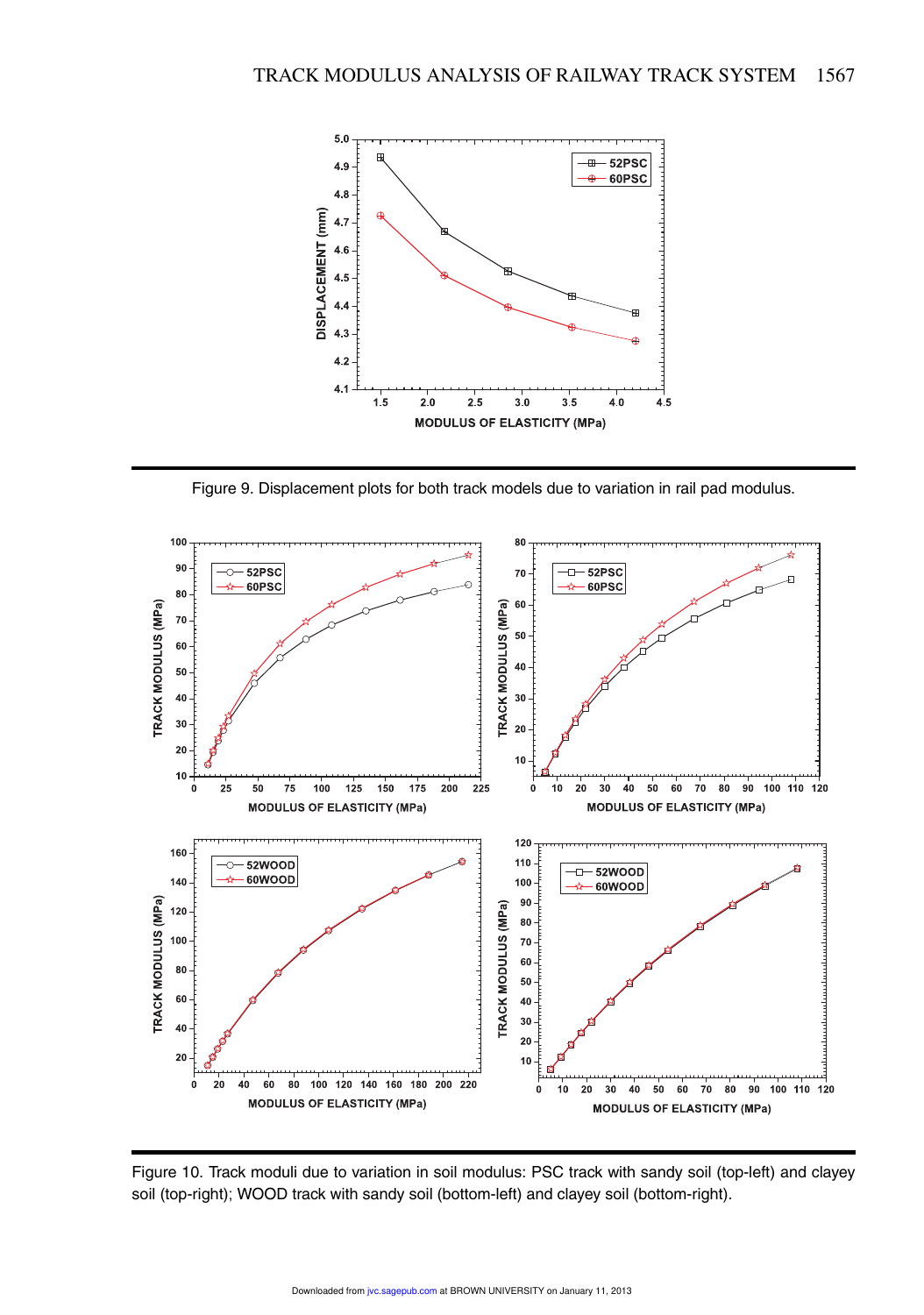

Figure 11. Track moduli for PSC track model due to variation in ballast (left) and rail pad modulus (right).



Figure 12. Track moduli for wooden track model due to variation in ballast modulus.



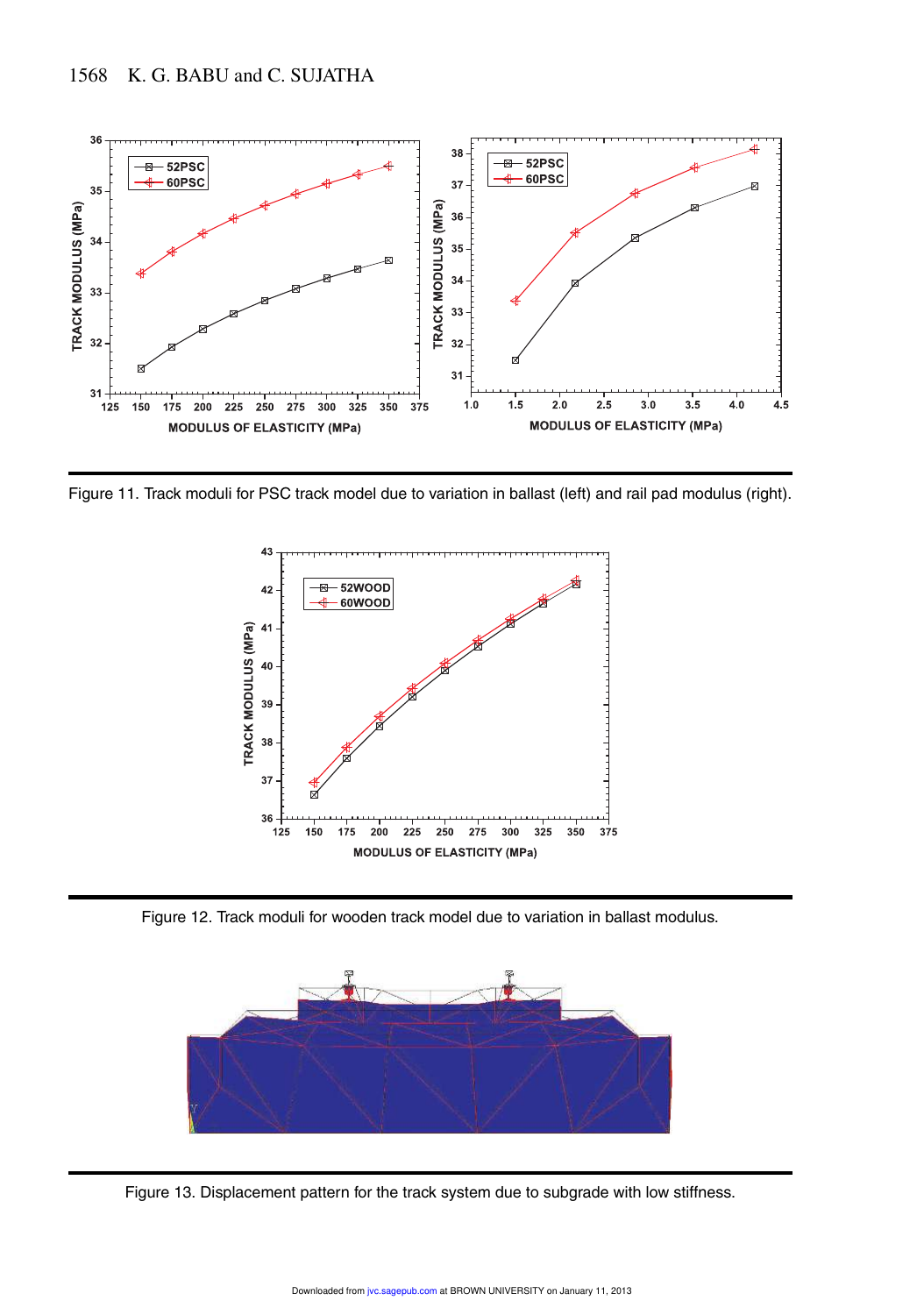#### *5.2. Harmonic Analysis of Track System*

All the four track systems have been subjected to harmonic loads of 40 tonnes (0-peak) over the frequency range 0 to 60 Hz to predict the displacement and acceleration at the loading points. For this analysis, material properties of all track components have been assumed as the lowest values in any range given in the Appendix. For the subgrade alone, modulus of elasticity of 27 MPa has been assumed. Figures 14 to 17 show the vertical displacement, acceleration, vertical track stiffness and the track modulus for the two different track system models 52PSC and 60PSC respectively. The peaks in Figure 14 may be attributed to a resonance condition as proved by the results in Figures 18 and 19. Figure 18 shows the mode shape plot for the 52PSC track system with eigen frequency of 33.404 Hz. Figure 19 shows Power Spectral Density plot for the 52PSC system, from measured acceleration data taken at the top surface of the rail, with vehicle speed around 80 kmph. Figures 20 to 23 show the vertical displacement, acceleration, vertical track stiffness and the track modulus for the two different track system models 52WOOD and 60WOOD respectively.



Figure 14. Vertical displacement of PSC track model.



Figure 15. Vertical acceleration of PSC track model.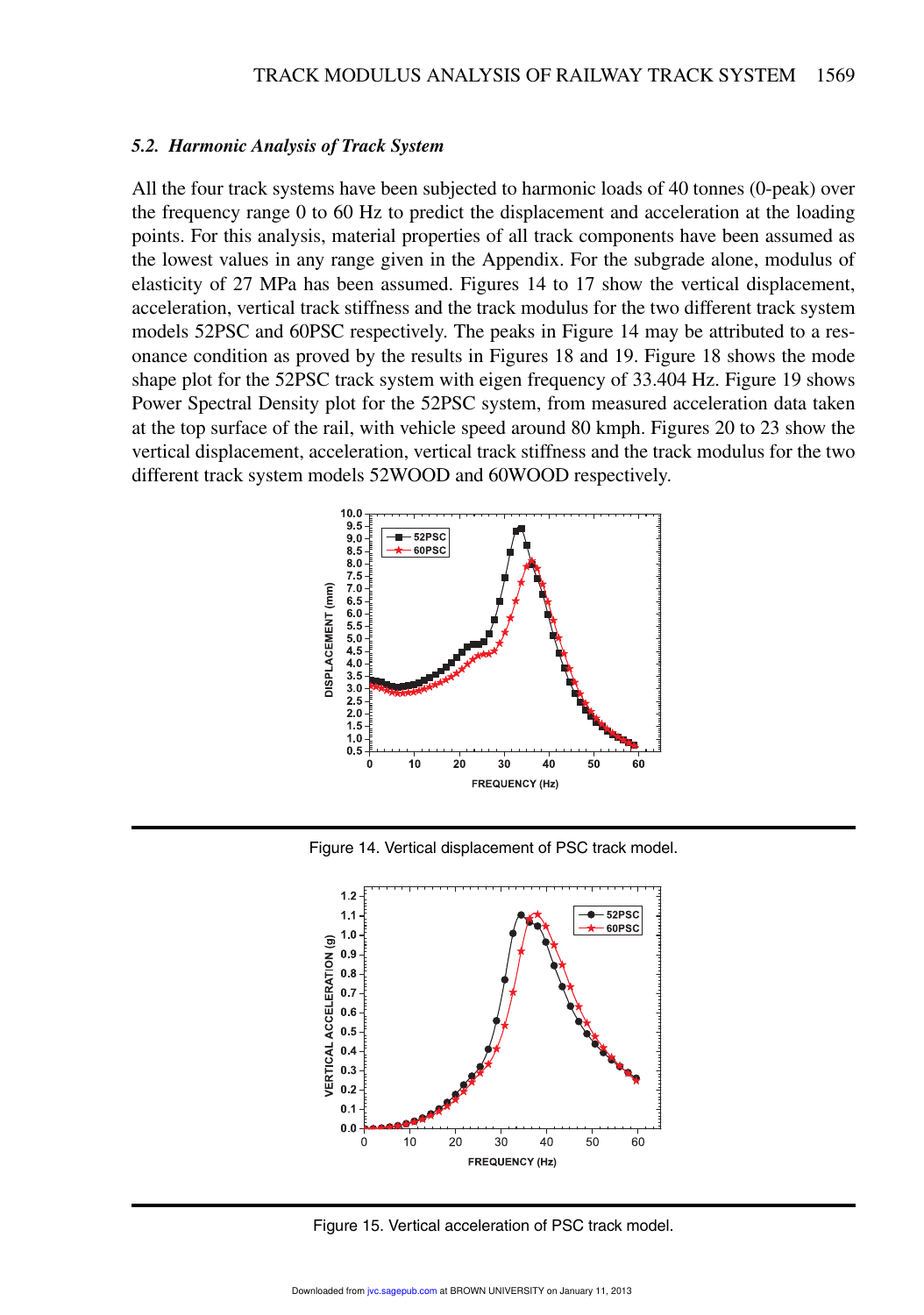

Figure 16. Track Stiffness of PSC track system.



Figure 17. Track Modulus of PSC track system.



Figure 18. Mode shape (33.404 Hz) for 52 PSC track system.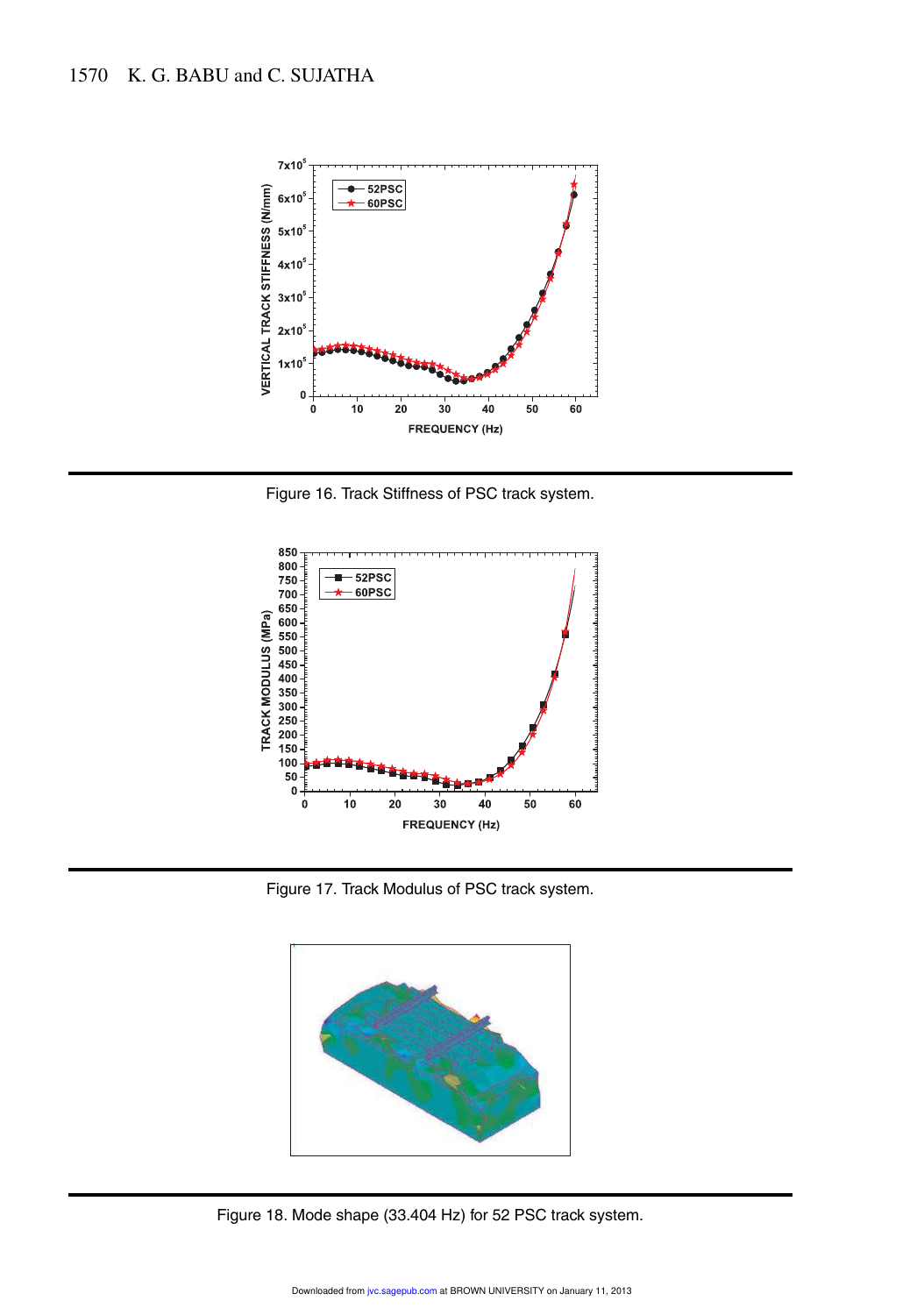

PSD plot for 52PSC track system (Experimental)

Figure 19. Power Spectral Density plot for 52PSC track system.



Figure 20. Vertical displacement of wooden track system.

# **6. SUMMARY AND CONCLUSIONS**

# *6.1. Parametric Analysis of Track System*

From the parametric analysis it is seen that ballast and rail pad stiffness may be the predominant parameters controlling the displacement behavior of both PSC and WOOD track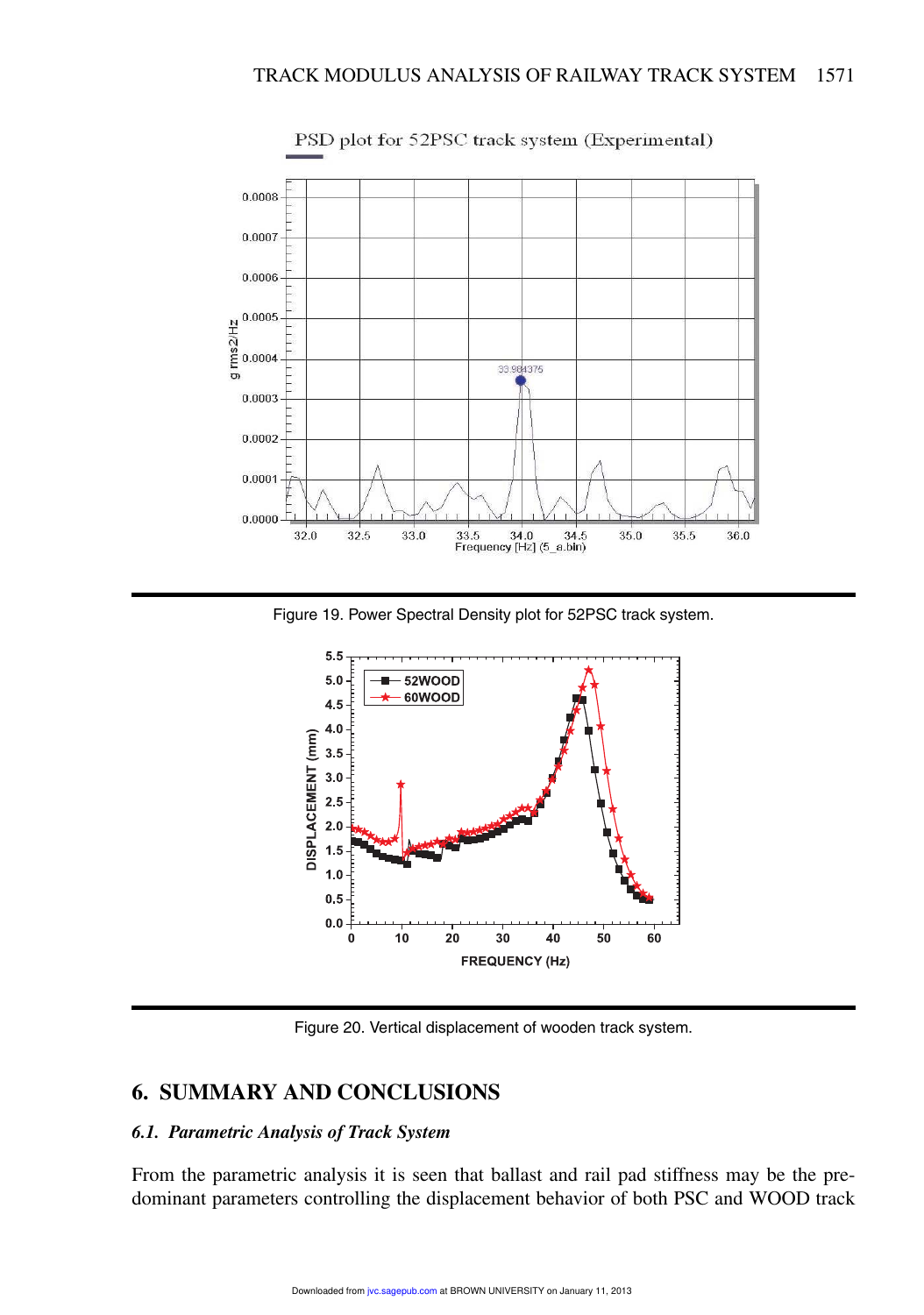

Figure 21. Vertical acceleration of wooden track system.



Figure 22. Track stiffness of wooden track system.



Figure 23. Track modulus of wooden track system.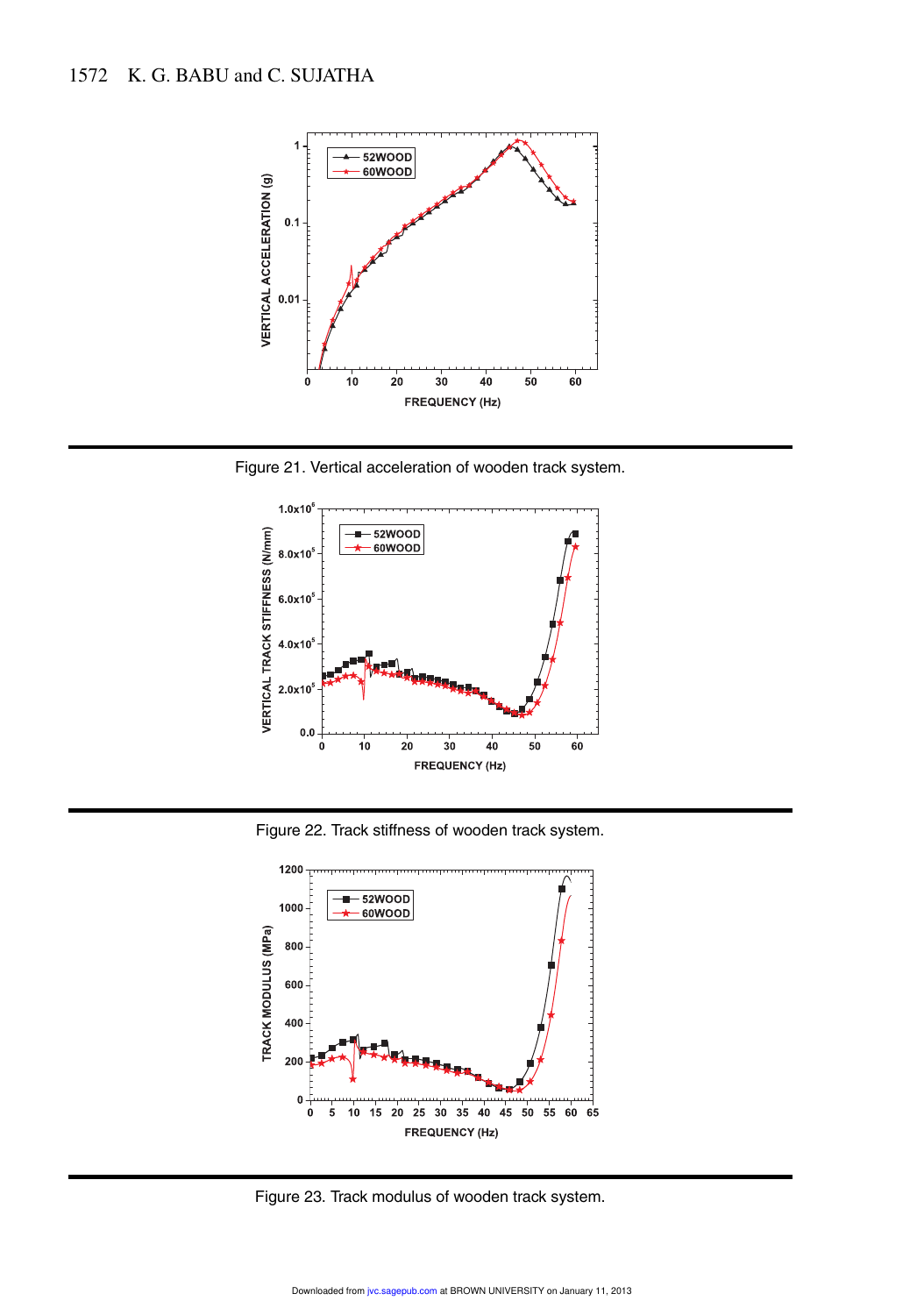systems. It is also seen that there is noticeable difference in the displacements between 52PSC and 60PSC track models. Such a difference is not perceptible between 52WOOD and 60WOOD track models as shown in Figure 20. The difference in the former can be attributed to the contribution from the rail pad (which is absent in the latter). Track moduli obtained from parametric studies (60 MPa) are comparable to the measured value of 50 MPa as reported by Agarwal (2007) and Lu et al. (2007). The results obtained from the present track modulus analysis model are comparable to the results of *Federal Railroad Administration, Office of Research and Development,* (65 MPa) (Norman et al., 2004) and GEOTRACK models (56 MPa) (Jenks, 2006) reports.

### *6.2. Harmonic Analysis of Track System*

The harmonic analysis reveals that the average track (dynamic) modulus is around 100 MPa for PSC track system and 200 MPa for WOOD track system. The high peaks around 30 Hz and 60 Hz may be the effect of the natural frequency of the track system. From this analysis, it is seen that these track systems can withstand the present load up to a speed of approximately 250 kmph assuming a maximum wave number of 0.3 cycle/m. Due to the effect of resonance, in the long run there may be chances of fatigue failure in these track systems for continuous vehicle speed of 250 kmph and above. From Figures 18 and 19 it may be inferred that the high peak at 33.984 Hz in the PSD of the 52PSC track system may be due to the effect of the subgrade, validating the analytical findings.

# **APPENDIX**

| Component/        | Modulus of           | Poisson's | Density              | Damping         | Damping              |
|-------------------|----------------------|-----------|----------------------|-----------------|----------------------|
| properties        | elasticity (E)       | ratio     | $(kg/m^3)$           | ratio           | coefficient          |
|                   | (MPa)                |           |                      |                 | Ns/m                 |
| Rails             | $2.07 \times 10^{5}$ | 0.30      | $7.8 \times 10^{3}$  | $0.001 - 0.002$ |                      |
| Rail pads         | $1.5 - 4.2$          | 0.50      | $1.26 \times 10^{4}$ | 0.05            | $1.24 \times 10^{5}$ |
| Concrete sleepers | $0.384 \times 10^5$  | 0.15      | $2.5 \times 10^{3}$  | $0.04 - 0.07$   |                      |
| Wooden sleepers   | 9400                 | 0.40      | 320-720              | 0.09            |                      |
| <b>Ballast</b>    | 150-350              | 0.30      | $2 \times 10^3$      | 0.4             | $5.88 \times 10^{4}$ |
| Subgrade          | $0.5 - 250$          | 0.25      | $1.8 \times 10^{3}$  | $0.01 - 0.03$   | $3.12 \times 10^{4}$ |

# **MATERIAL PROPERTIES OF TRACK COMPONENTS**

# **REFERENCES**

Agarwal, M. M., 2007, *Indian Railway Track*, 15th edition, Prabha & Co., Delhi, India.

- Auersch, L., 2005, "The excitation of ground vibration by rail traffic: theory of vehicle-track-soil interaction and measurements on high-speed lines," *Journal of Sound and Vibration* **284(1–2)**, 103–132.
- Geena, G. P., 1998, "Dynamic analysis of railroad vehicles," Master of Science Thesis, Indian Institute of Technology, Madras, Chennai-600036, India.
- Jenks, C. W., 2006, "Design of track transitions," Report of Research Result Digest 79, *Transit Cooperative Research Program,* pp. 1–38.
- Kumaran, G., 2002, "Development of improved design basis for prestressed concrete rail track sleepers," Doctor of Philosophy Thesis, Indian Institute of Technology, Madras, Chennai-600036, India.